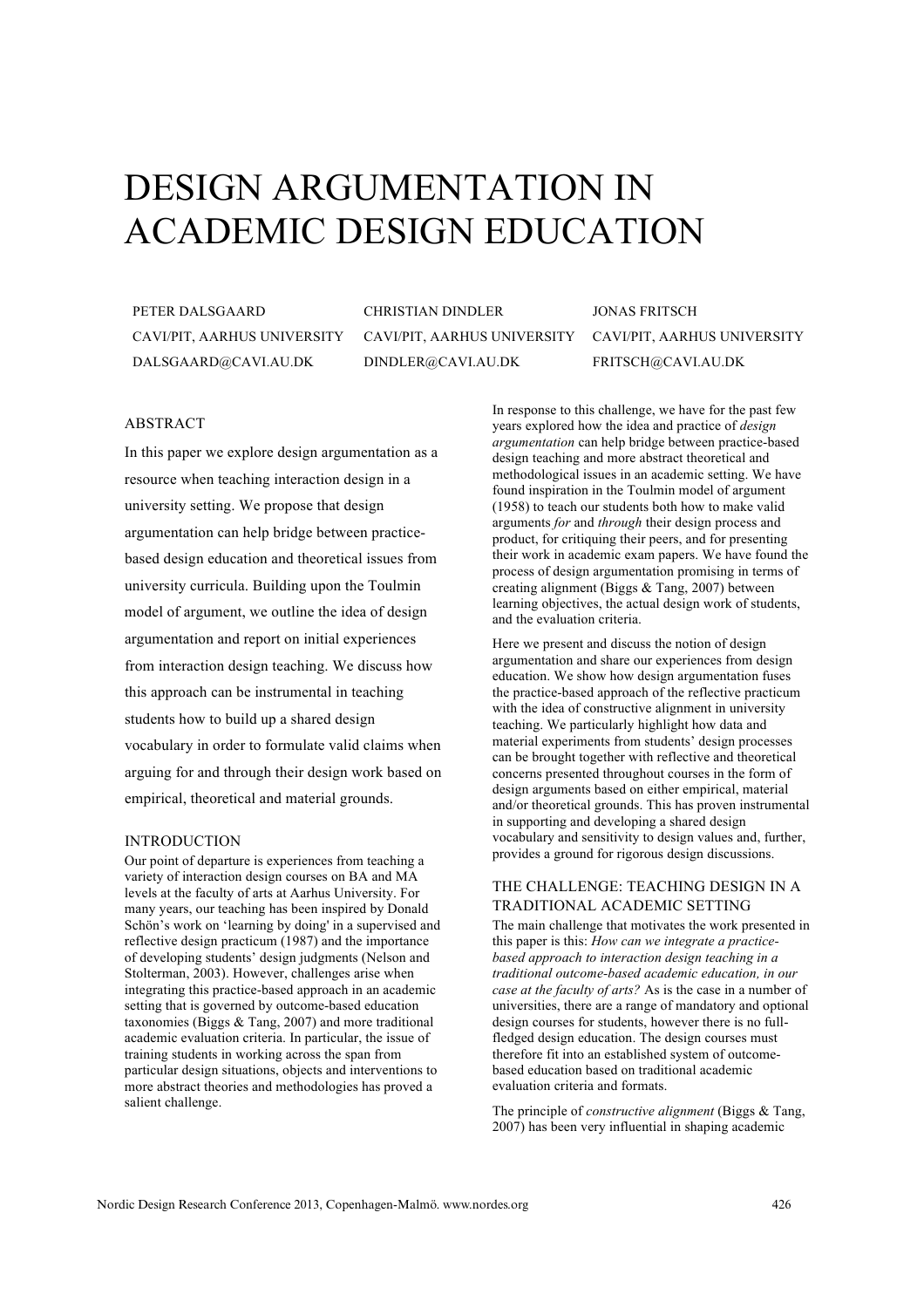education at several universities (including ours). Briefly summarised, constructive alignment is a constructivist approach to learning centered on the alignment of students' learning activities and the intended learning outcomes. While this approach is quite amenable to project-based learning in that it emphasizes the students' own learning activities as the most important component in reaching learning outcomes, many of the formal structures, teaching methods and evaluation formats at university are at odds with what we see in the studio-based approach in many design schools. As a consequence, we must consider how approaches and methods for design teaching that stem from design schools can be adopted, appropriated and supplemented to fit into this system.

In addition to systemic disparities between traditional universities and design schools, there are also challenges related to students' prior knowledge, expectations, and intended learning outcomes. When students take our classes, which are seldom at the first semester, they have already adopted certain academic skill-sets and mind-sets to which we must adapt our teaching. In addition, we must consider what the intended learning outcomes are – i.e. which ways of thinking and doing should characterize competent academic interaction designers. A principal challenge in this regard is how we construe the role of theory, and the ways in which design theory and practice can be combined and enrich one another.

#### RELATED WORK

The Nordes conference has been host to a series of discussions about design education, and there is a wellestablished discourse on the challenges and potentials of approaching design education in the Scandinavian design community in general. Many previous contributions promote practice-based design teaching, often in studio environments, to a large extent built around the ideas about the reflective practitioner and practicum as developed by Schön (1987). Here it has been re-iterated how in addition to academic training, interaction design requires skills acquired through practical experience (Cross 2001; Nelson & Stolterman 2003; Löwgren & Stolterman 2004; Koskinen et. al. 2011). The aim has been to ground a particular learning space for cultivating what might be termed a designerly way of knowing (Cross, 2001) or the designer's judgment (Nelson & Stolterman, 2003) by building bridge between real-world experiments, the design lab or studio and academic reflection (Löwgren & Stolterman 2004; Koskinen et. al. 2011).

Some of the challenges concerned with this fusion between design as studio-style learning and university teaching are explored by Blevis (2010). Blevis (Ibid.) introduces what he terms Design Challenge Based Learning (DCBL) as a possible values-led and sustainable pedagogical practice related to transdisciplinary design teaching. The goal of DCBL is to construct a confluence of studio-style learning with

rigor and scale. This is facilitated through a variety of teaching activities addressing the pedagogical challenge of ensuring that the analytical work of the students leads to synthesis in a sound way, and, conversely, that synthesis follows from analysis in a sound way (Ibid.).

Moore and Lottridge (2010) deal with the challenges of working with interaction design in university concerned with new production of knowledge in a transdisciplinary setting. Focusing primarily on design research, the authors develop the notion of 'disciplined transdisciplinarity' understood as 'the simultaneous recognition of the value of disciplinary traditions in conducting research while at the same time recognizing the legitimacy of knowledge claims that go beyond disciplinary norms.' (Ibid., p 2740). Although the authors do not explicitly mention teaching design at the university, the paper clearly illustrates the challenges involved when working in a milieu with traditional academic departments and ideas of rigor.

Concerning the relation between design and argumentation more specifically, Buchanan (1985) discusses design as rhetoric, where the product is seen as an argument that wants to communicate with its users. Löwgren and Stolterman (2004) draw on the work of Horst Rittel on wicked problems to present what is termed 'design-as-argumentation', where they show that the use of argumentative notions in the form of questions, options and criteria (QOC) diagrams can be seen as a personal design technique. Finally, Binder and Brandt (2007) propose an agenda for experimental design research revolving around genealogy, intervention and argument. Here, argument relates to the fact that design research must produce statements that are contestable for the external reader.

## DESIGN ARGUMENTATION

Inspired by the literature on design teaching, our approach to integrate practice-based design teaching in the university setting has been through the notion of design argumentation. Here, the Toulmin model of argument is in many respects central, in that it presents scaffolding for developing and analyzing design argumentation in a way that can bridge practice-based and theoretical concerns. The Toulmin model of argument was developed by the philosopher Stephen Toulmin, who dedicated much of his work to reasoning, rhetoric and argumentation, in the book 'The Uses of Argument' (1958). The model, which is now arguably the most widespread and accepted model of argument across a number of disciplines, was created to explain and develop practical reasoning; it can be employed to evaluate which argument has more explanatory power through discussion and justification. When we introduce the Toulmin model in this paper, it is in part because it is well developed and widely accepted in academia, and in part because it lends itself well to the process of critique. Developing an idea of practical arguments (as opposed to absolute arguments), Toulmin focuses on the justificatory function of argumentation as a process of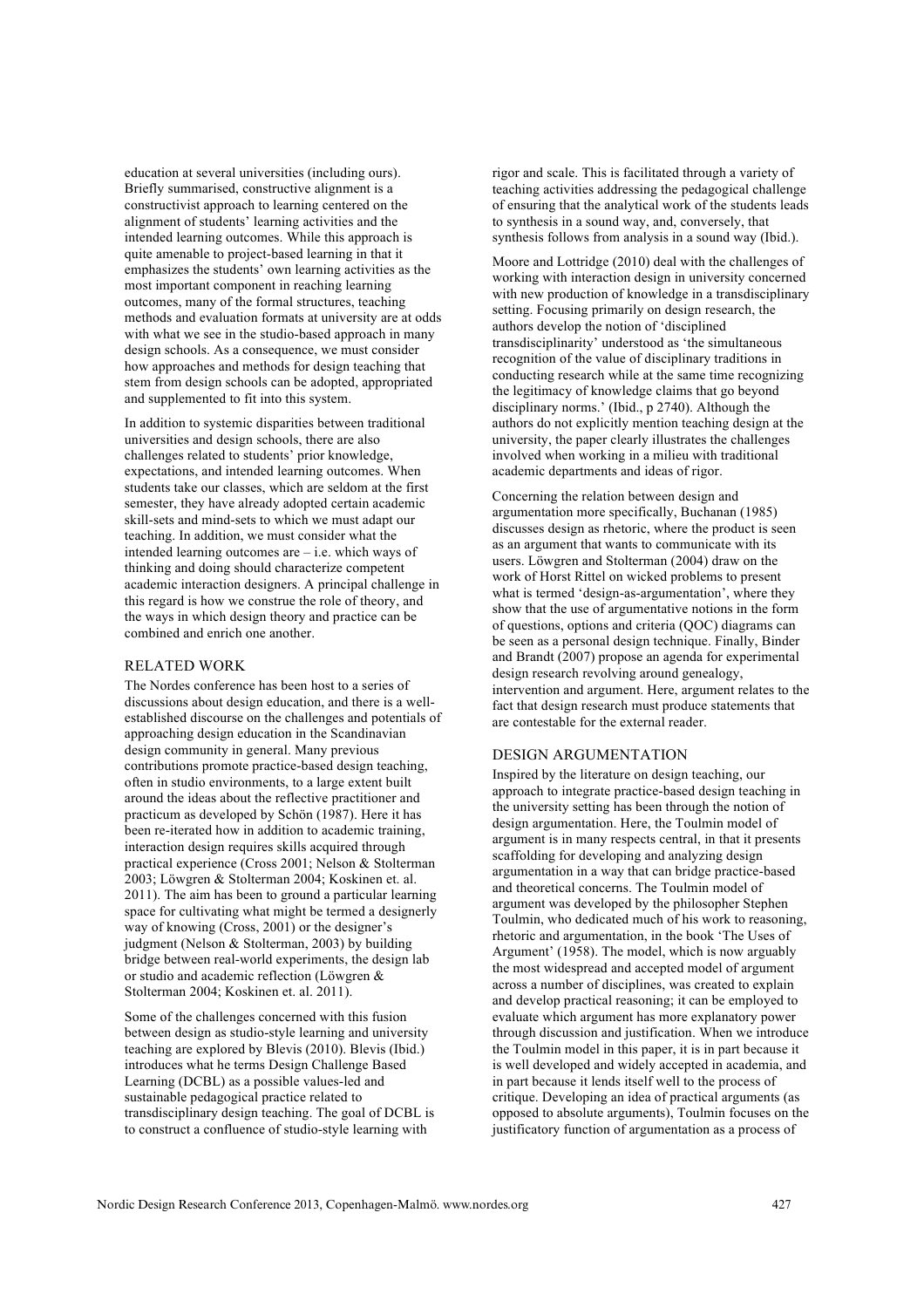testing different ideas. Basically, for a good argument to succeed, it must provide a good justification for its claim, where the claim must be able to stand up to criticism. Toulmin proposes six interrelated components for making and analyzing arguments: claim, grounds, warrant, backing, rebuttal and qualification (Fig. 1).



Fig.1: The Toulmin Model of Argument

We draw inspiration from all six components when attempting to develop the notion of design argumentation in order to cultivate a critical and academically rigorous dialogue through a shared vocabulary in our design teaching.

Our basic thesis is that students, by learning how to argue for their designs in an academically rigorous way, develop skills on how to relate theoretical and methodological concerns to design and, in turn, that design and design objects may become a vehicle of exploring theory and method in an academic setting. Hence, the process of argumentation mediates the students in moving back and forth between particular design objects and situations and more abstract theory and methodological issues. In the context of design teaching we both consider the claims made explicitly by the students, through oral and written presentations, as well as the claims made in and through the crafting of the actual design concept or product.

In general, we have found three categories particularly useful in terms of grounding design arguments. First, students may ground arguments in *theoretical* notions (e.g. aesthetics of interaction, situated action, activity theory) showing how their design choices resonate with established principles or models. Second, students may ground their arguments based on *empirical* data such as probes, ethnographically inspired field studies or workshops. Here, students point to particular findings and the methodological principles they employed to back their decisions. Third, students may ground their arguments in the design *material* with which they work. In this case, students may point to the possibilities and constraints inherent in e.g. smart phones, interactive tables or tabletop computers to argue for their choices. In all these cases, argumentation works as a way for students to articulate the qualities and potential shortcomings of their design. Moreover, the explicit use of argumentation opens up the space for critique allowing peers and instructors to engage in focused and precise discussions about the proposed design.

From our experience, the process of design argumentation also goes the other way; from the designed object to theory or methodology. In other words, where the process described above might be characterized as arguing *for* a design it also seems fruitful to argue *through* the design. In this process, the design object or concept becomes the catalyst for exploring a particular theory, concept or method. The proposed design object becomes a shared point of reference for developing an understanding of more abstract principles. In our experience from critique sessions, design objects have the strength of (sometimes) being very direct interpretations of a theoretical notion. As an example, an interactive table may provide a very clear way of explaining the difference between embodied and distant representation within tangible computing. In other situations, a design object may highlight an intersection between concepts or even challenge a theoretical notion. Again, argumentation becomes the vehicle that bridges the often challenging gap between the particularities of a design situation and the abstractness of theory.

To sum up, we propose design argumentation as a way of creating structured exchanges between particular design objects and theory. This process can potentially go both ways; students may make *arguments for their design* or they make *arguments through their design.* In practice, there are obviously continuous movements back and forth between these two. Drawing upon Schön, Biggs and Tang, and Toulmin, the idea behind design argumentation can thus be formulated as *arguing theoretically, empirically, and materially for and through design in a constructively aligned practicum.* In the following section we report on initial experiences from working with design education in five courses over a period of two years and outline considerations when incorporating design argumentation into teaching.

# LESSONS FROM TEACHING

We have explored design argumentation as a central concept in a number of design courses over the past two years. In general, students work on design projects within a reflective practicum as an integrated part of semester-long design courses on both BA and MA levels in a variety of disciplinary settings (Information Studies, Digital Design, Experience Economy). A central component is that students are prompted to continuously reflect on their design choices on blogs, at critique sessions, through supervision, and in written essays. We have experimented with integrating the model of argumentation into these different modes of reflection with two major learning objectives in mind: first, that the students learn to argue for their design (i.e. what are the reasons underlying the current form of the design concept); second, that the students learn to argue through their design (i.e. how the design concept embodies specific considerations or can be used as a vehicle for generating certain types of knowledge). These notions resonate with Frayling's (1993) notions of research into, for, and through design.

When we introduce design argumentation into teaching, it provides a means for us to examine if and how